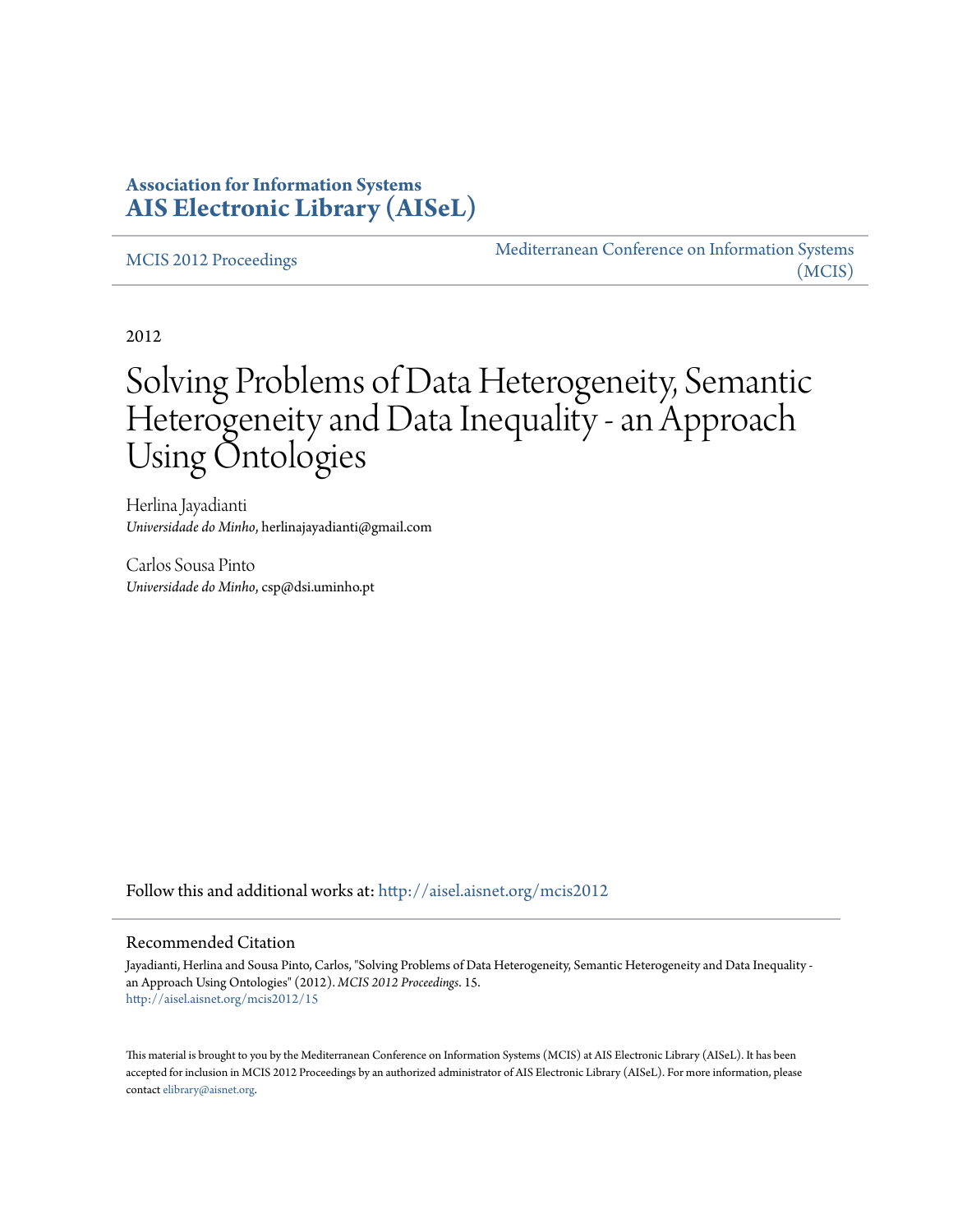## SOLVING PROBLEMS OF DATA HETEROGENEITY, SEMANTIC HETEROGENEITY AND DATA INEQUALITY – AN APPROACH USING ONTOLOGIES

Jayadianti, Herlina, Universidade do Minho, Azurem, Guimaraes, Portugal, [herlinajayadianti@gmail.com](mailto:herlinajayadianti@gmail.com)

- Pinto, Carlos Sousa, Universidade do Minho, Azurem, Guimaraes, Portugal, [csp@dsi.uminho.pt](mailto:csp@dsi.uminho.pt)
- Nugroho, Lukito Edi, Universitas Gadjah Mada, Yogyakarta, Indonesia, [lukito@mti.ugm.ac.id](mailto:lukito@mti.ugm.ac.id)
- Santosa, Paulus Insap, Universitas Gadjah Mada, Yogyakarta, Indonesia, [insap@mti.ugm.ac.id](mailto:insap@mti.ugm.ac.id)

### Abstract

*Knowledge is people's personal map and people's personal model of the world. Knowledge acquisition involves complex cognitive processes such as perception, communication, and reasoning. According to the knowledge differences, then it is possible for people have a different perception to attain awareness or understand the environment or reality. This paper provides a case study where there is a group of people in different communities managing data using different perceptions, different concepts, different terms (terminologies), and different semantics to represent the same reality. Perceptions are converted into data, and then saved into separate storage devices that are not connected to each other. Each user – belonging to different communities - use different terminologies in collecting data and as a consequence they also get different results of that exercise. It is not a problem if the different results are used for each community, the problem occur if people need to take data from another communities, sharing, collaborating and using it to get a bigger solution. In this paper we present an approach to generate a common set of terms based on the terms of several and different storage devices, used by different communities, in order to make data retrieval independent of the different perceptions and terminologies used by those communities. We use ontologies to represent the knowledge and discuss the use of mapping and integration techniques to find correspondences between the concepts used in those ontologies. We discuss too how to derive a common ontology to be used by all the communities. We can find in literature several documents about the theoretical concepts and techniques that can be used to solve the described problem. However, in this paper we are presenting a real implementation of a system using those concepts.*

*Keywords: Knowledge; Perception; Terminology; Ontology; Common Ontology; Mapping.*

## **1 INTRODUCTION**

Researchers in the fields of databases and information integration have produced a large body of research to facilitate interoperability between different systems (Noy, 2004). Those studies range from techniques for matching and mapping database schemas to mechanisms to answer questions using different data sources. Using ontologies is one of the possible approaches to implement matching and mapping processes. Based on research of Noy (Noy, 2004), ontologies are the study of other disciplines related to data and semantic heterogeneity in structured knowledge. While there are many definitions of what an ontology is (Gruber, 1993, 1995), the common thread in these definitions is that an ontology is some formal description of a domain of discourse, intended for sharing among different applications, using different data, having different semantics and expressed in a language that can be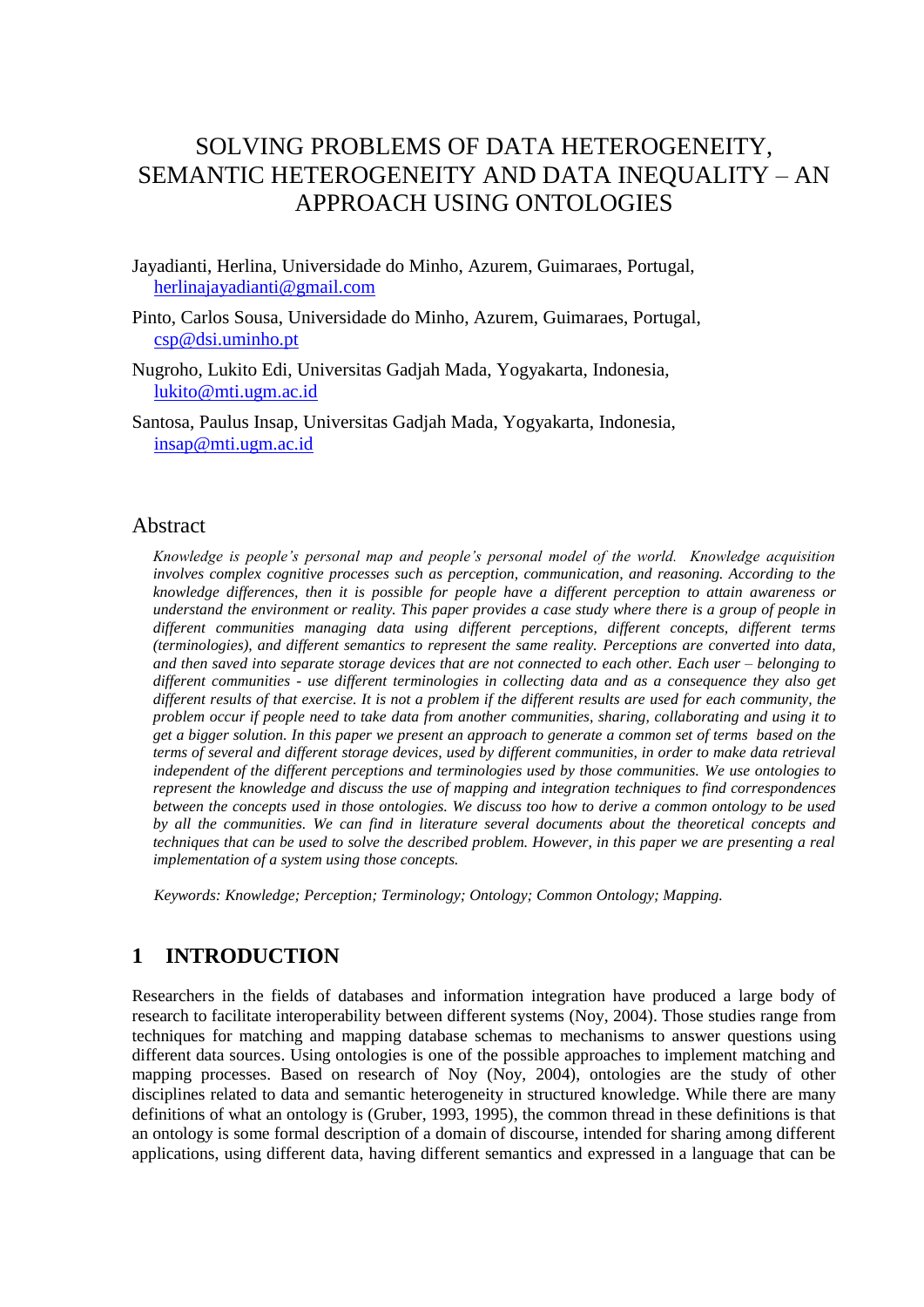used for reasoning (Noy, 2004). Ontologies have gained popularity in the AI community as a mean for establishing explicit formal vocabulary to share between applications (Noy, 2004). One of the main problems related to the use of different representations of a reality, done by different communities, is the fact that those communities have different perceptions about that reality and, as a consequence, we can identify a problem of data and semantic heterogeneity. Using ontologies is not the only way to solve the problem of heterogeneity. Despite many advantages in using it, it has not been able to overcome the referred problem of data and semantic heterogeneity. We need to map ontologies in order to make compatible the different terminologies (sets of terms). While having some common ground, either within an application area or for some high-level general concepts, this could alleviate the problem of data and semantic heterogeneity (Noy, 2004). Based on the presented reasons, we believe that mapping ontologies is the right way to solve the problem of data and semantic heterogeneity.

## **2 FUNDAMENTAL CONCEPTS**

The brain links all these things together into a giant network of ideas, memories, predictions, and beliefs. Everything is inter-connected in the brain. Computers are not artificial brains. They do not understand what they are processing, and can not make independent decisions based upon what we tell them. There are two sources that the brain uses to build knowledge – data and information. In the research underlying in this paper we use reality about poverty as a case study, to demonstrate the correctness of our approach. Figure 1 shows the relation between knowledge and ontologies.



*Figure 1*. Managing Knowledge with Ontologies

At the level "Reality" we represent the actual state of a particular domain. At this level we can find lots of data. Data are facts in the context of a domain of discourse. At the next level, establishing relationships between data, it is possible to derive information and expand it beyond the limits of understanding of each person. Knowledge is obtained by adding experience, reflection and reasoning to information. If different information is discussed by people, it is easy to understand each other about what is inside their minds, either by argue or communicate. But what happens if that differences exist at the machine level? We need to combine information so that machines can "think" and understand the concepts we can find inside human brains. To do that, we can use ontologies to represent data and information of the several communities.

In the right side of Figure 1 we present a representation of this. Ontology is some formal description of a domain of discourse. However, ontology is not enough to make computers understand what is necessary. Scattered ontologies should then be incorporated and integrated into a new ontology, a common ontology. Ontology integration is one way to solve the problem of data, information, and semantic heterogeneity. Semantic heterogeneity on naming includes problems with synonyms (same concept with different terms) and homonyms (same term with different meaning). Semantic heterogeneity occurs when the same reality is modeled by two or more diferrent people or systems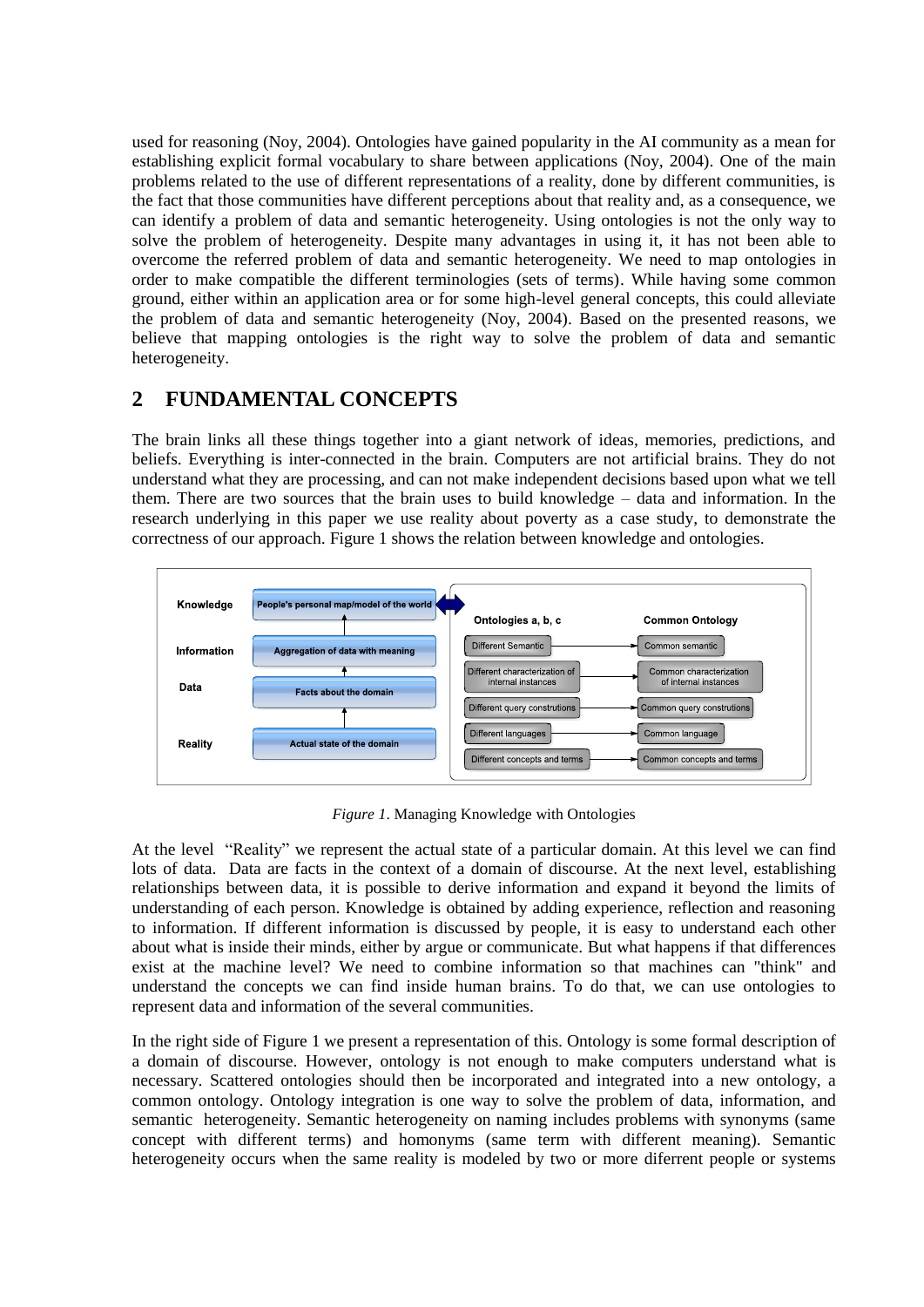(Bouzeghoub, 2004). In our research, we decided to use mapping process to find the similarities and correspondences between terms of the ontologies. Mapping works with logical axioms, typically expressing logical equivalences or inclusions among ontology terms. The integration of ontologies creates a new ontology by reusing other available ontologies through assembling, extending, or specializing operations (Xue, 2010). The goal of ontology integration is to derive a more general domain ontology (common ontology) from other several ontologies.

Every person has their own knowledge. They can justify everything based on their thoughts, perceptions and conceptualizations. An ontology is a specification of a conceptualization (Gruber, 1993). Conceptualization is an abstraction of the external world inside an individual mind. It can be used to construct one or several concepts and also to interpret some reality in a conceptual way. As referred before, discussing and sharing is one way to make the same perceptions between humans. If the differences of perceptions are happening between machines we need a common conceptualization and a process to do that. To represent conceptualizations between machines we can use ontologies. Different conceptualizations are specified by different ontologies. We can use a process that maps the terms of one ontology into the terms of another one.

There are many definitions of what an ontology is (Gruber, 1993, 1995), the common thread in these definitions is that an ontology is some formal description of a domain of discourse, intended for sharing among different applications, using different data, having different semantics and expressed in a language that can be used for reasoning (Noy, 2004). Ontology consists of classes, data properties, object properties, and instances.

A class or concept is a logic description, and it can be defined intentionally in terms of a description that specifies the properties that objects must satisfy to belong to the class. These descriptions are expressed using a language that allows the construction of composite descriptions, including restrictions on the binary relationships connecting objects. A class can also be defined extensionally by enumerating its instances. Classes are the basis of knowledge representation in ontologies and represent concepts. Data properties and object properties are related and operate among the various objects populating the ontology. A property is a directed relation that specifies class characteristics.

Instances or individuals are objects which cannot be divided without losing their structural and functional characteristics.

## **3 AN APPROACH TO SOLVE THE PROBLEM**

In this section, we describe the problem we are trying to solve and an approach to solve it. There is a reality; the reality is the state of a particular domain as it is. People have their own knowledge, and it is independent to each other then it is possible that they have different opinions, use different sets of data and have diverse perceptions about the same reality.

Figure 2 represents several groups of people (communities) that faced reality with different perceptions (Perception\_1, Perception\_2, and Perception\_n). Perceptions are converted into data and saved into separate storage devices that are not connected. The storages (db1,db2, and dbn) contain different data, different concepts, different terms, and different semantics. It depends on people in the group who look at reality (policy makers) and people who create and store data (users that use technology). Users who deal with computers has a very important role in controlling and changing the terminology and semantic of the data. Each group (community) uses technology to find data. It is very difficult for those different groups to get similar results and the problem happen if people need to use data from another group in order to share, collaborate and use it to get a bigger solution.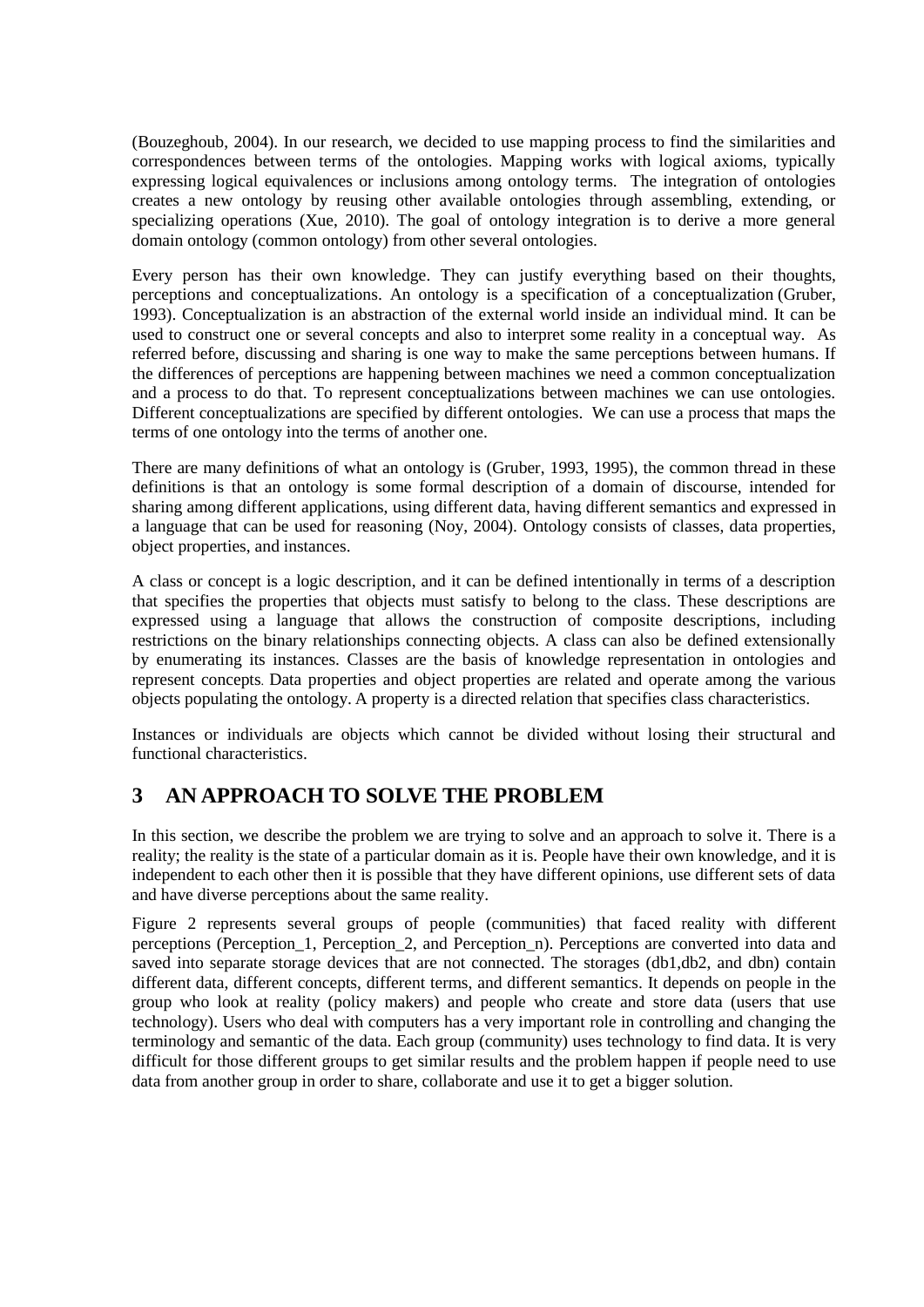

*Figure 2*. The Problem of different perceptions

The solution presented in this paper is based on different knowledge about the same reality based on different perceptions and uses a mechanism that works with a set of common concepts, common terms, common semantics, common languages, and a set of common queries (See Figure 3). Users in each community still can use their different terms, concepts, and perception for querying the system. According to the proposed solution, we aim to get similar answers from such a common layer that acts like an interface between the different systems and the users.



*Figure 3*. The Towards a Solution of Different Perceptions

## **4 IMPLEMENTING THE SOLUTION**

## **4.1 Ontology Integration**

Ontology integration is one way to solve the problem of semantic heterogeneity and it can be done using several approaches. For example, merging, matching or mapping. The integration of ontologies creates a new ontology by reusing other available ontologies through assembling, extending, or specializing operations. Using integration the source ontologies and the resultant ontology can have different amounts of information (Xue, 2010). Ontology integration process implies several steps. According to Noy (Noy et al., 2003) there are some specific challenges in ontology integration process:

- Finding similarities and differences between ontologies in an automatic and semi-automatic way;
- Defining mappings between ontologies;
- Developing an ontology integration architecture;
- Composing mappings across different ontologies;
- Representing uncertainty and imprecision in mappings.

Particularly, in ontology integration, some tasks should be performed to eliminate differences and conflicts between those ontologies (Noy et al., 2003). Ontology integration is used to find similarities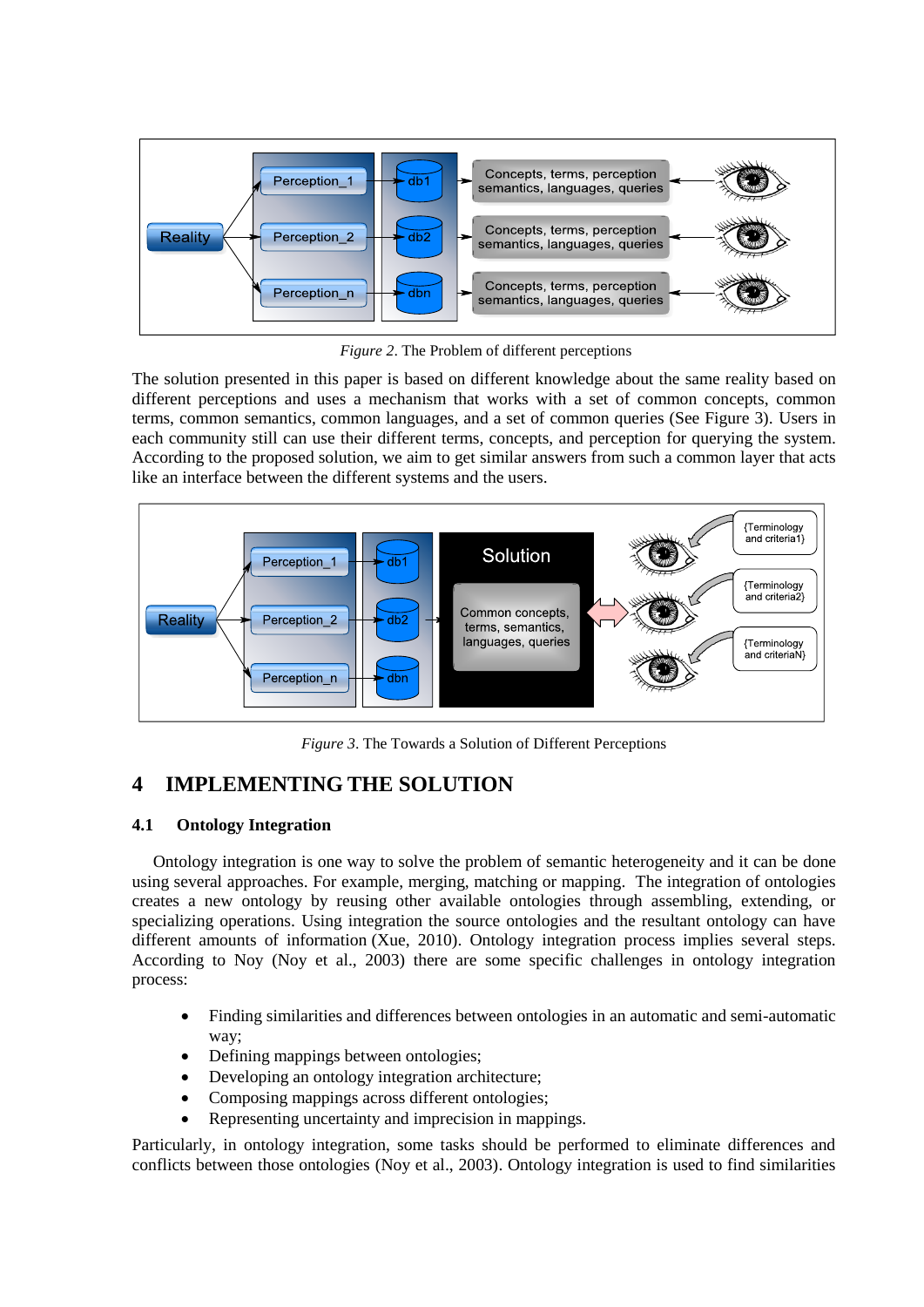and differences between ontologies. Based on the fundamental concepts above and on the aspects showed in Figure 3 the solution for solve the problem is ontology integration (see Figure 4). The goal of ontology integration is to derive a more general domain ontology (common ontology) from several other ontologies in the same domain, into a consistent unit. The domain of both the integrated and the resulting ontologies is the same.



*Figure 4*. Different perception of poverty problem

## **4.2 Ontology mapping**

A single ontology is not enough to support the tasks envisaged by a distributed environment. Multiple ontologies need to be accessed from several applications or systems (Kalfoglou  $\&$  Schorlemmer, 2003). Ontology mapping is required for combining distributed and heterogeneous ontologies (Choi, Song, & Han, 2006). Based on Choi (Choi et al., 2006) ontology mapping is classified into the following three categories: (1) Mapping between an integrated global ontology and local ontologies. In this case, ontology mapping is used to map a concept found in one ontology into a view or a query over other ontologies; (2) Mapping between local ontologies. In this case, ontology mapping is the process that allows us to transform the source ontologies entities into a new ontology, using semantic relations. The source and target ontologies are semantically related at a conceptual level; (3) mapping by ontology merging and alignment. In this case, ontology mapping establishes correspondence among source (local) ontologies to be merged or aligned, and determines the set of overlapping concepts (synonyms) or unique concepts of those sources. This mapping process identifies similarities and conflicts between the various source ontologies to be merged or aligned.

## **4.3 Ontology mapping between local ontologies**

Based on Choi (Choi et al., 2006), this category of mapping provides interoperability for highly dynamic, open and distributed environments and can be used for mediation between distributed data in such environments. This kind of mapping is more appropriate and flexible for scaling up to the web than mappings between an integrated global ontology and local ontologies. In this case, the mapping process enables ontologies to be contextualized because it keeps their contents local. It can provide interoperability between local ontologies when different local ontologies cannot be integrated or merged because of mutual inconsistency of their information.

Two ontologies can't be integrated or merged as a single ontology if those two ontologies contain mutually inconsistent concepts (Choi et al., 2006). However, the two ontologies can be mapped using bridge rules which are the basic notion about the definition of context mappings. A mapping process between two ontologies is a set of bridge rules using the following operators:  $\equiv$ ,  $\equiv$ ,  $\neq$ ,  $\subseteq$ ,  $\supset$ ,  $\sim$ ,  $\forall$ ,  $\exists$ , \* (related) and  $\perp$  (unrelated). For example A is more general than B (A  $\supseteq$  B), A is less general than B  $(A \subseteq B)$ , A is similar to B  $(A \cong B)$  and A is not equal to B  $(A \neq B)$ .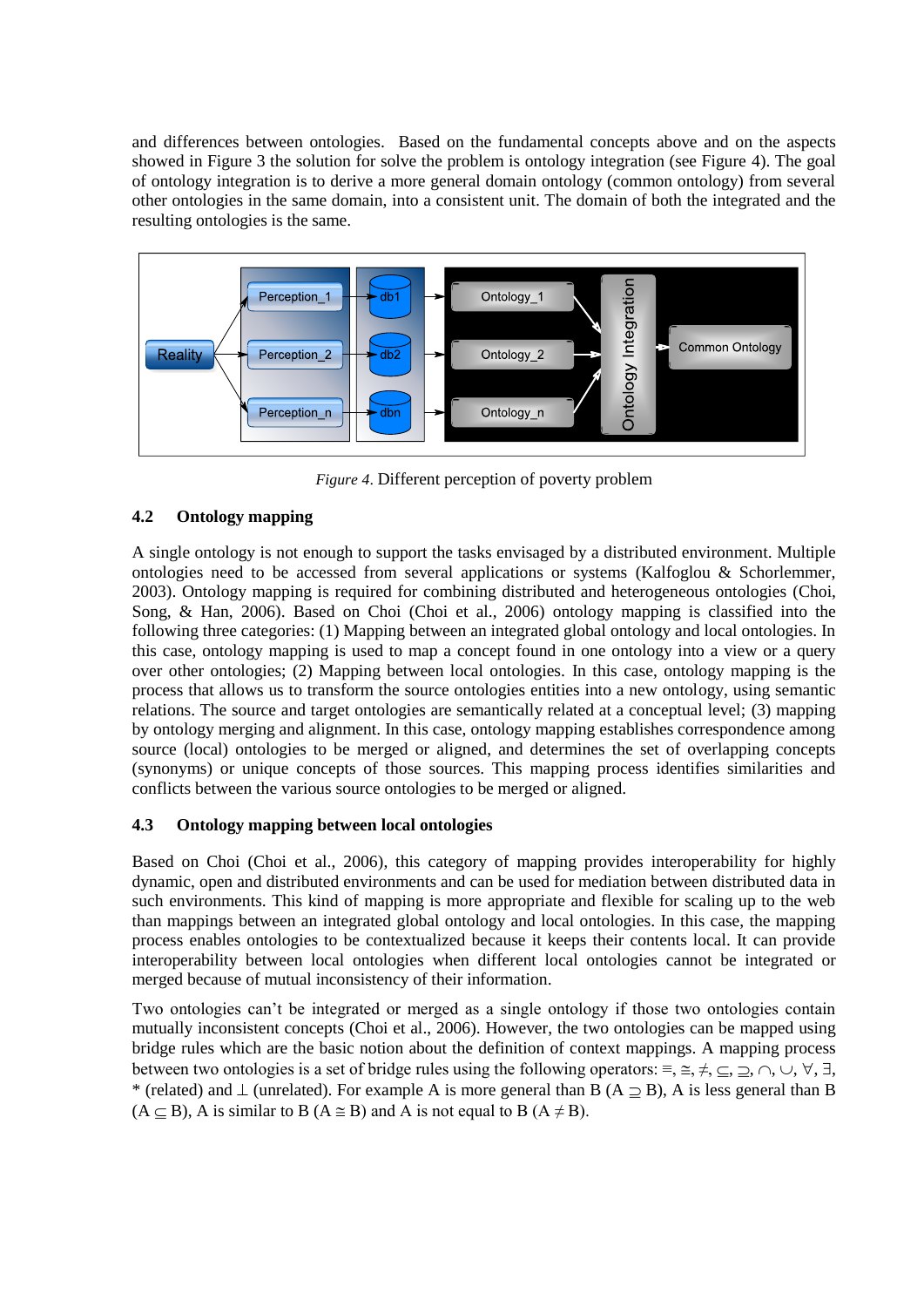#### **4.4 Example Case Study**

To demonstrate the capabilities of the described mechanisms we implemented a mapping process between local ontologies using data about poverty. Poverty is not the focus of our research. We just use that case as a scenario that allows us to demonstrate our approach. We combine different existing terminologies about the same reality (poverty in this case) used by different communities in order to get a common set of terms that can be transparently used by those communities, while maintaining the original terms in the data sources. We use Indonesia as the country for the example because in that country there are several institutions in charge of dealing with poverty data, generating problems due to differences in the criteria used by them to make their surveys, even considering that the semantics of these different criteria are the same.

For example, let's imagine that there are two institutions A and B that are responsible for collecting data on poverty. Each institution has a different system and use different terms to describe the same domain.

Example:

*if ConsumptionOfFood FoodConsumption then*  $FoodConsumption \cong ConsumptionOfFood$ *if*  $Food \cong$  *Meal and Meal*  $\cong$  *Diet* 

*then*  $Food \cong Diet$ 

Possibilities that could happen are the similarity or difference of each term. As an example: The probability of *People*  $\cong$  *Person* is similar to the probability of *People*  $\neq$  *Person*. To be similar  $(\cong)$  or not equal *(≠)* depend on several factors, such as the interpretation of the technical staff, the needs of the system itself, and last but not least the domain/area that we are talking about. One term has always a strong relationship with the domain.

Another example:

*HeadOfFamily HouseHolder or HeadOfFamily* ≠ *HouseHolder*

*"HeadOfFamily"* is a part of Family, and *"HeadOfFamily"* is also subclass of the class *"Person"*. *"HeadOfFamily"* means that he/she has a very important role in the Family, and he/she is the leader of the family, can have a job (or not), and have an income (or not). When we refer "income", we can consider also several terms with the same meaning, for example *Salary, Wage, or Money.*

But, since we can identify different sets of terms (terminologies) about the same reality (poverty, in this case), that are appointed by governmental departments to calculate the levels of poverty, we get a problem. The solution to this problem is in the machine, not in humans. If the difference in poverty terminologies occurs among users, it is easy to find common perception, but if it occurs between machines, it would require an intelligent system that can understand the differences in terminology of each institution who works in the same domain.

In our research, we implement an importing process on the source ontologies (UVs) into a target ontology, which we call a common ontology (CO). CO consists of common terms. Common term is a common word recognized and used with the same meaning by different sets of people. CO is expected to overcome the differences that exist in the UVs. CO contains terms equated with each term in the source UVs. Figure 5 shows the relationship scheme between terms in the source UVs (Ontology UV1, Ontology UV2, and Ontology UV3) and the common terms in the CO. In this figure, CO terms are indicated by black dots. Each ontology is a model (representation) of the same domain. It is inevitable to get considerable heterogeneity of data, and how to create a mutual understanding of the semantic system is the main goal of the research we are doing.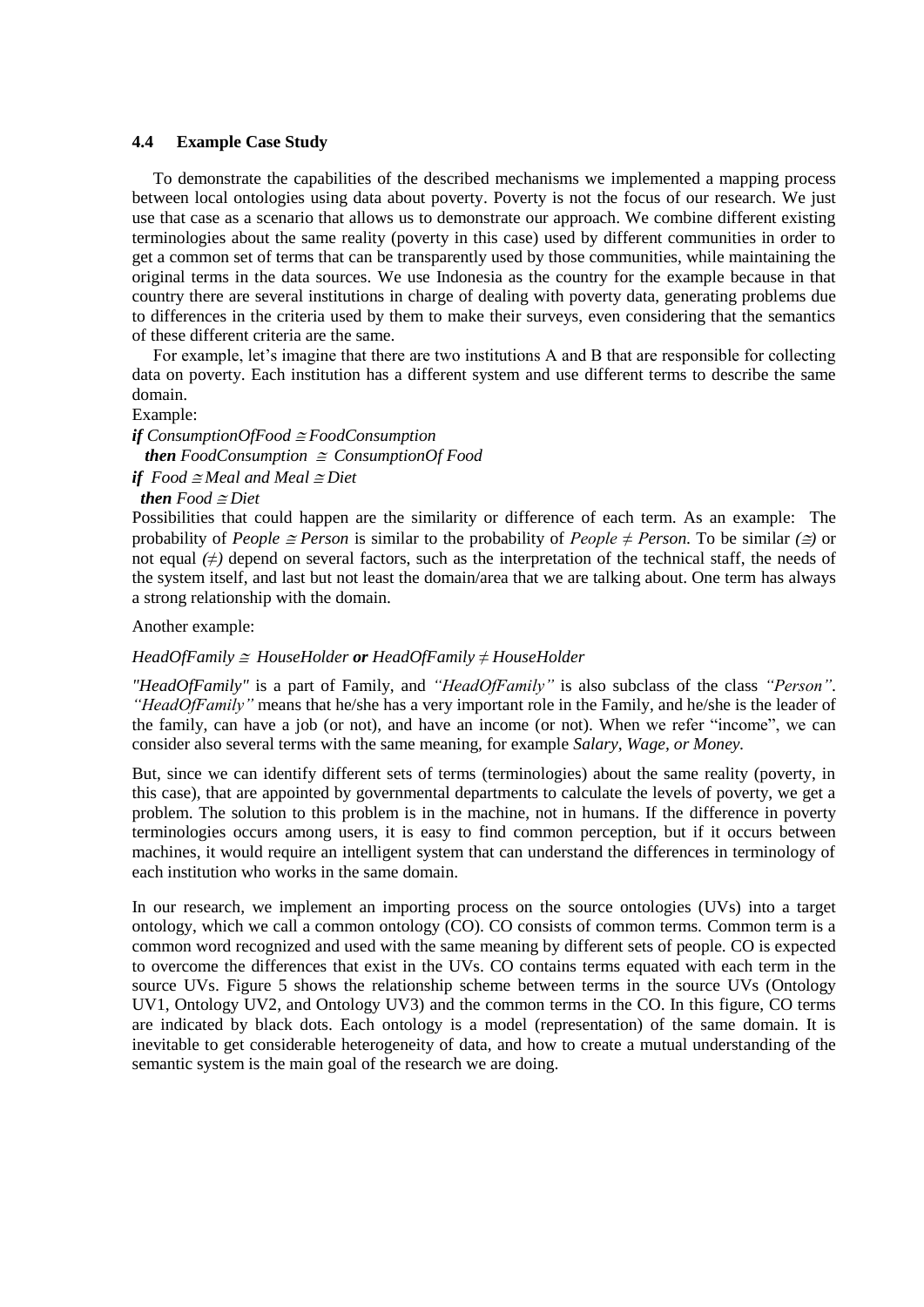

*Figure 5*. The importing process between UV's and CO

#### **4.5 Integration between Classes**

In our work, we have created three ontologies, UV1, UV2 and UV3, consisting of classes such as:

**UV1=** {Area, Assets, Contraceptive, Education, FoodConsume, GovernmentAid, HealthCenter, HealthProblem, HouseCondition, Job, Person}

**UV2=** {Assets, BirthControlMethod, EducationLevel, Food, GeographisArea, GovHelp, HealthCondition, Hospital, HouseParameter, JobArea, Person}

**UV3=** {Education, Family, FoodConsuming, G\_Area, Health, HousingParameter}

As already mentioned, CO consists of terms that can be recognize and are used by a great number of people. In this case we selected the terms based on the frequency of the use of those terms by Google and Swoogle<sup>1</sup> search engines (see Table 1). The results provided by Google and Swoogle are different mainly due to the number of documents that are available in each of the systems. Google provide more documents than Swoogle. Currently, Swoogle only indexes some metadata elements about Semantic Web documents<sup>2</sup>. In table 1 we show the terms widely and commonly used by the authors of the documents available on the Web.

| <b>Search String</b>    | Number of result <sup>®</sup> |              | Search String      | Number of result® |         |
|-------------------------|-------------------------------|--------------|--------------------|-------------------|---------|
|                         | Google (in                    | Swoogle      |                    | Google (in        | Swoogle |
|                         | millions)                     |              |                    | millions)         |         |
| 'Area'                  | 6.060                         | 1.747        | 'Health Condition' | 396               | 170     |
| 'Geographic Area'       | 52                            | 366          | 'Health Problem'   | 2.000             | 89      |
| 'G Area'                | 2                             | $\theta$     | 'People'           | 12.750            | 1.820   |
| 'Location'              | 7.280                         | 20.375       | 'Person'           | 3.440             | 16.318  |
| 'Contraceptive'         | 17                            | 35           | 'Family'           | 6.590             | 2.208   |
| 'Birth Control Method'  | 41                            | $\mathbf{0}$ | 'Property'         | 3.050             | 169.425 |
| 'Birth Control'         | 637                           | 3            | 'Asset'            | 359               | 212     |
| 'Contraceptive Methods' | 0,9                           | 0            | 'Work'             | 6.910             | 1.701   |
| 'Education'             | 3.080                         | 1680         | 'Job'              | 3.910             | 387     |
| 'Education Level'       | 784                           | 11           | 'Job Area'         | 2.860             | 0       |
| 'Education Background'  | 259                           | $\theta$     | 'Health Center'    | 1.890             | 11      |
| 'Food'                  | 3.730                         | 3.164        | 'Hospital'         | 1.190             | 287     |
| 'Food Consume'          | 93                            | 4            | 'HouseParameter'   | 27                | 0       |
| 'Meal'                  | 347                           | 222          | 'HouseCondition'   | 188               | 0       |
| 'Food Consuming'        | 93                            | $\theta$     | 'House'            | 5.520             | 425     |
| 'Health'                | 4.590                         | 690          |                    |                   |         |

\*Data was taken on 20 March 2012

Table 1. Search results for some terms about poverty using Google and Swoogle search engines

 $\overline{a}$ 

<sup>&</sup>lt;sup>1</sup> <http://swoogle.umbc.edu/>

Swoogle was the first search engine dedicated to online semantic data. Its development was partially supported by DARPA and NFS (National Science Foundation).

<sup>&</sup>lt;sup>2</sup>[http://swoogle.umbc.edu/index.php?option=com\\_swoogle\\_manual&manual=faq](http://swoogle.umbc.edu/index.php?option=com_swoogle_manual&manual=faq)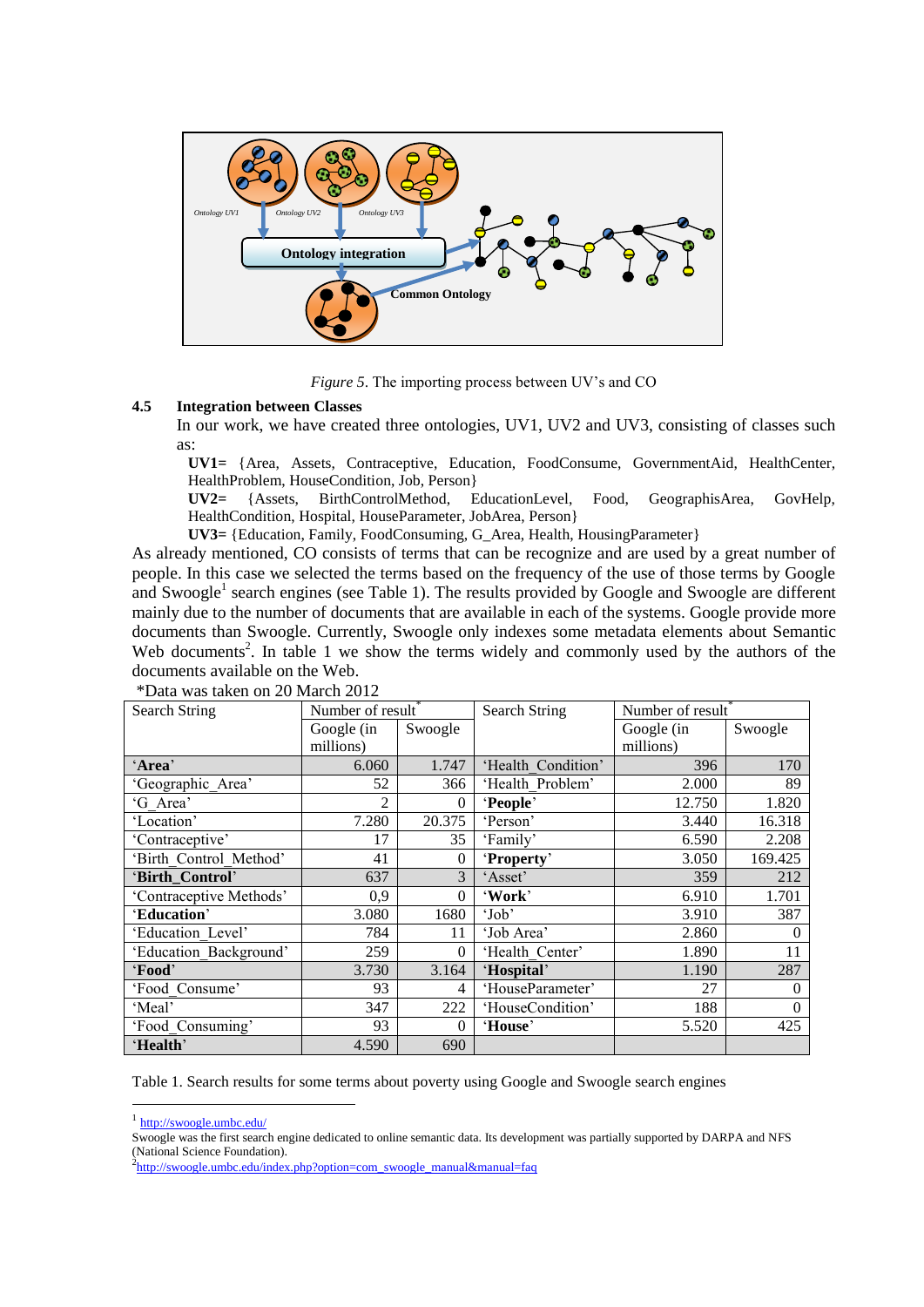Using the referred criterion, CO consists of classes such as: Area, BirthControl, Education, Food, Health, Hospital, House, People, Property, Work }. We can conclude that Area (UV1)  $\approx$ GeographicArea (UV2)  $\cong$  G Area (UV3) to Area (CO).

### **4.6 Integration between Properties**

In this work we created a relation/link between individuals *(Object properties)* and link individuals to data values *(Datatype properties).*

*Example:* 

There is a *class Person* and a *datatype property hasAccessToInformation. Class Person* includes *an individual x* and *Datatype Property hasAccesToInformation* have a value *Newspaper.* If x is a Person that has access to a newspaper, we can say the same thing using a different syntax:

*hasAccessToInformation(x,Newspaper).*

Other examples relating the same individual *x* to other d*atatype properties* are:

*hasSalary(x, 5000) hasFinancialaAbilityToGoToDoctor(x, yes) hasUseContraceptive(x, implant) hasTotalfamilyMember(x, 4) hasMarriageStatus(x, Married)*  $hasFamilyID \cong ID(x, 1236620)$ *has Age (x, 45) hasConditionOfFloor(x, good) hasMinimum2mealsADay(x, No)*

## **4.7 Integration between Individuals**

*Example:*

- *Individuals belonging to the class Person of ontology UV1= {Arif Ndaru Winarto, Anton Haryono, Ashadi Suwarno, Kasinem, Isdiyon, Amat Sahari, Budi Raharjo, Eko Handoko}*
- *Individuals in the class Person belonging to ontology UV2={Amat Sahari, Budi Raharjo, Herlina Jayadianti, Sugeng, Sri Hartati, Wahyuni, Budiarti, Lalawedo, Hartono*, *Bambang}*

Let's consider that A and B are two private or governmental agencies. Agency A is using ontology UV1 and agency B is using ontology UV2. Each agency conducts a survey of poverty but the data obtained is different because each agency uses different criteria in looking at poverty. Using its selection criteria, the agency A selects *n* number of candidates and agency B selects m candidates but they selected only two common candidates (See Figure 6 and Figure 7).



*Figure 6*. Venn Diagram I *Figure 7*. Venn Diagram II

Ideally the set of candidates selected by A and B should be the same! This fits the problem discussed before, that A and B are different agencies working on the same domain, but using different criteria to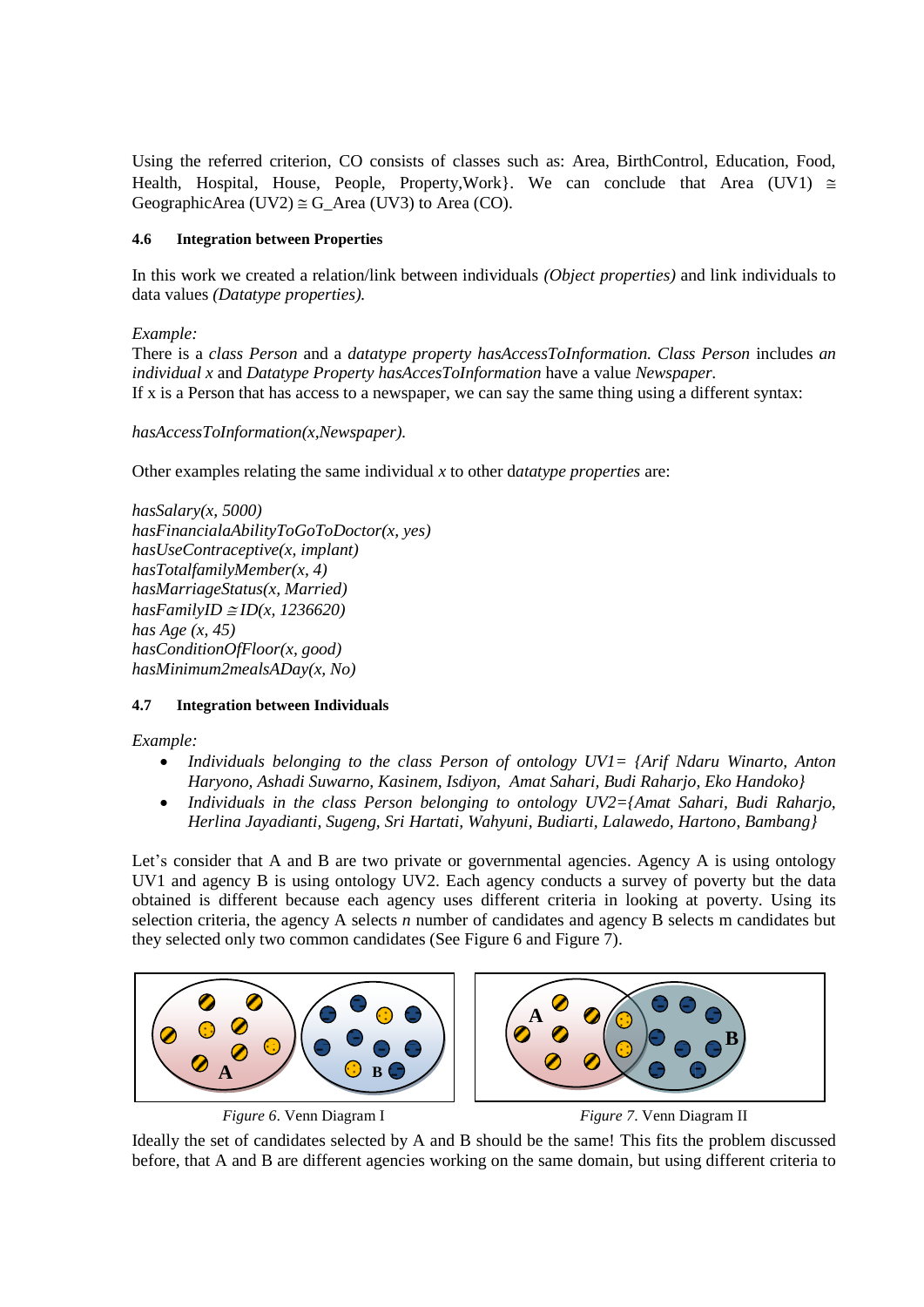classify poor people. Our aims are to proove that the usage of a commun ontology will erase or significantly reduces the differences of interpretation described above.

## **5 USED TECHNOLOGY**

#### **5.1 Ontology Web Language (OWL)**

Ontology web Language (OWL) is a language for create ontologies for the web. OWL was designed for processing information and was designed to provide a common way to process the content of web information. But, there are many different kinds of languages proposed as ontology languages. These languages have ranged from very powerful languages in which just about anything can be said, such as higher-order logics, through less expressive languages in which only certain kinds of things can be said, such as Description Logics, down to very simple languages, such as simple generalization taxonomies. OWL can be used to build most kinds of ontologies, but it is not as expressive as higherorder or even first-order logic, and thus certain kinds of ontologies cannot be built in OWL. in particular, OWL is ill-suited to create and reason with an ontology for OWL itself (Patel-Schneider, 2004).

### **5.2 Description Logic (DL)**

DL is a universal query language that allows queries on ontologies using logics. Protege  $4<sup>3</sup>$  is an OWL ontology development environment<sup>4</sup> that integrates a plug-in implementing DL query language. The query language supported by that plug-in is based on the Manchester OWL syntax, a user-friendly syntax for OWL DL that is fundamentally based on collecting all information about a particular class, property, or individual into a single construct.

### **Example 1**

### *"Head of family with no income and also without financial ability to buy meat or to eat, even with a working member in the family"*

#### **Query 1 in UV1**

Person and hasSalary value "NO"^^string and hasMinimumOnePeopleWorkinFamily value "YES"^^string and MinimumEatMeatOnceinWeek value "NO"^^string **UV1 Query Answer**

Arif Ndaru Winarto, Anton Haryono, Ashadi Suwarno, Kasinem, Isdiyono

### **Query 1 UV2**

HeadOfHouseHolder and hasFrequentlyEaten value "VEGETABLE"^^string and and hasSalary some int [<=0] **UV2 Query Answer**

Amat Sahari, Anton Haryono, Ashadi Suwarno, Isdiyono, Arif Ndaru Winarto, Kasinem, Budi Raharjo, Herlina Jayadianti

#### **Query CO**

(People or FamilyMember) and hasSalary "0"^^string RarelyEat "MEAT"^^string **CO Query Answer** 

Arif Ndaru Winarto, Anton Haryono, Ashadi Suwarno, Kasinem, Isdiyono, Amat Sahari, Budi Raharjo, Herlina Jayadianti

#### **Example 2**

 $\overline{a}$ 

*"Households that living in marginal or fragile environments and without access to clean water or sanitation"*

<sup>&</sup>lt;sup>3</sup>Protégé is a free, open sourc[e ontology](http://en.wikipedia.org/wiki/Ontology_%28computer_science%29) editor and [a knowledge acquisition](http://en.wikipedia.org/wiki/Knowledge_management) system being developed at [Stanford University](http://en.wikipedia.org/wiki/Stanford_University) in collaboration with th[e University of Manchester.L](http://en.wikipedia.org/wiki/University_of_Manchester)ik[e Eclipse,](http://en.wikipedia.org/wiki/Eclipse_%28software%29) Protégé is a framework for which various other projects suggest plugins. This application is written in [Java](http://en.wikipedia.org/wiki/Java_%28programming_language%29) and heavily uses [Swing](http://en.wikipedia.org/wiki/Swing_%28Java%29) to create the rather complex user interface. <http://protege.stanford.edu/>

<sup>4</sup> http://protegewiki.stanford.edu/wiki/Protege4GettingStarted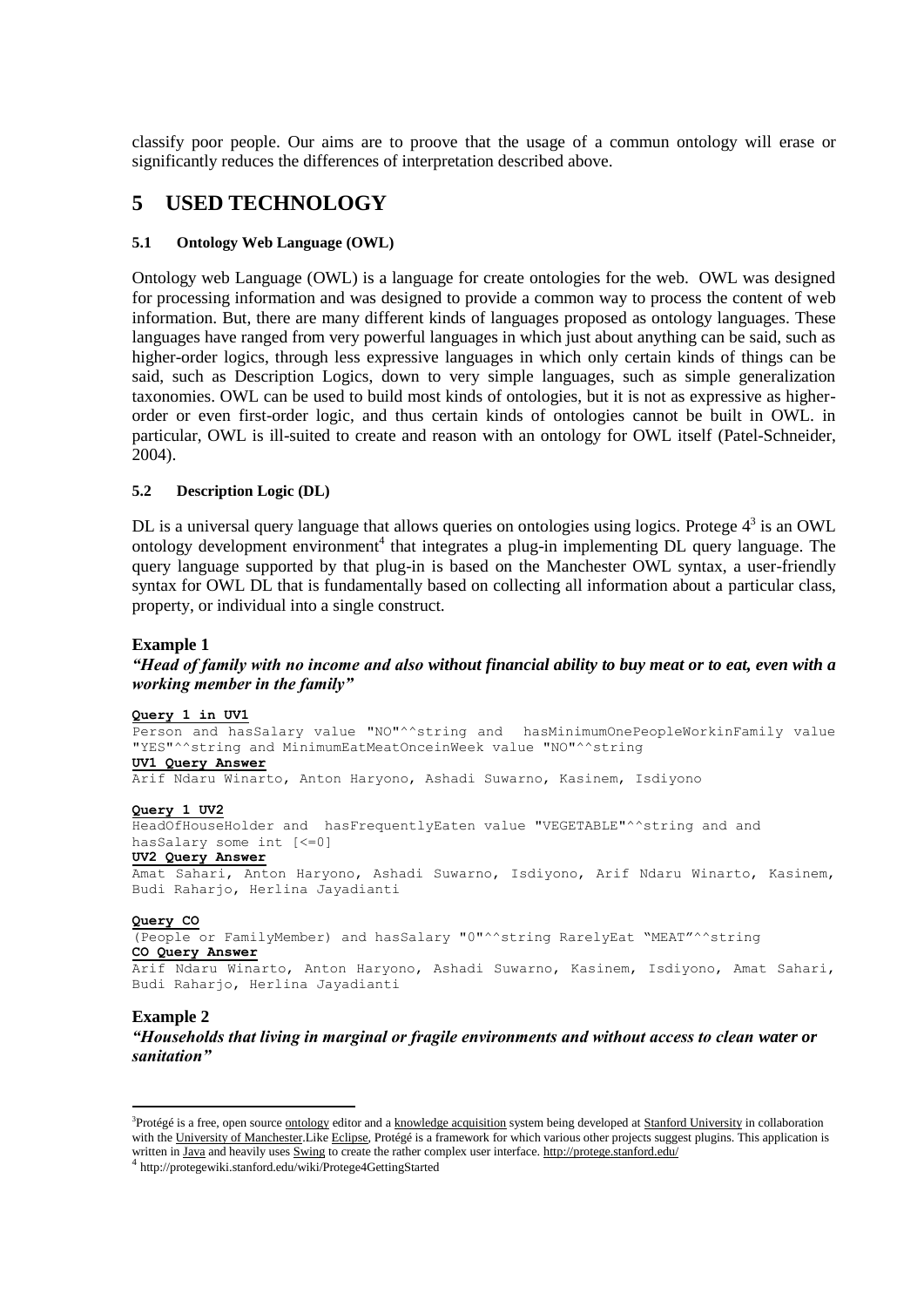#### **Query 1 UV1**

Person and and (hasConditionOfWall value "BAD"^^string or hasConditionOfFloor value "BAD"^^string or hasConditionOfRoof value "BAD"^^string)and (TypeOfToiletUsed "river"^^String or TypeOfFinalDisposalUsed "river") and TakeWaterResourceFrom "well".

#### **UV1 Query Answer**

Arif Ndaru Winarto, Anton Haryono, Ashadi Suwarno, Kasinem, Isdiyono

#### **Query 2 UV2**

HeadOfFamily and (hasLargestFloorAreaMadeFrom value CEMENT or hasLargestFloorAreaMadeFrom value SOIL) and (hasLargestRoofAreaMadeFrom value ROOF TILE or hasLargestRoofAreaMadeFrom value ASBESTOS) and(hasLargestWallMadeFrom value WOOD or hasLargestWallMadeFrom value BAMBOO) and(hasUsedFinalDisposal value SEPTICTANK or hasUsedFinalDisposal value RIVER) and(hasUsedTypeOfToilet value SOIL) and(UsingWaterResourcesFrom value SPRING or UsingWaterResourcesFrom value UNPROTECTED\_WELL)

#### **UV2 Query Answer**

Amat Sahari, Anton Haryono, Ashadi Suwarno, Isdiyono, Arif Ndaru Winarto, Kasinem, Budi Raharjo, Herlina Jayadianti

#### **Query CO**

People and (UseWaterResourceFrom value SPRING or UseWaterResourceFrom value UNPROTECTED\_WELL) and (TypeOfFinalDisposalUsed value RIVER or TypeOfFinalDisposalUsed value SOIL)

#### **CO Query Answer**

Arif Ndaru Winarto, Anton Haryono, Ashadi Suwarno, Kasinem, Isdiyono, Amat Sahari, Budi Raharjo, Herlina Jayadianti

DataProperty *TakeWaterResourceFrom* in UV1 and DataProperty *UsingWaterResourceFrom* in UV2 are equivalent with *UseWaterResourceFrom.* This relation also connects to the same individual of Class person "Isdiyono" and individual of class Water "Spring".

*TakeWaterResourceFrom (Isdiyono,Spring)*; *UsingWaterResourceFrom(Isdiyono, Spring); UseWaterResourceFrom(Isdiyono ,Spring)*.

People who use water resources from "spring" are considered to be poorer than the people who use water resource from "tap" and people who have a private toilet at home are certainly more capable than the people who do not have a toilet and have to go to the river to bath.

#### In OWL:

```
<!--http://www.semanticweb.org/ontologies/CO.owl#ISDIYONO--> 
<owl:NamedIndividual 
rdf:about="http://www.semanticweb.org/ontologies/CO.owl#ISDIYONO"> <rdf:type 
rdf:resource="http://www.semanticweb.org/ontologies/CO.owl#HeadOfFamily"/>
<NumberOfChildren rdf:datatype="&xsd;integer">3</NumberOfChildren> <ID 
rdf:datatype="&xsd;string">1202110030502087</ID>
<NumberOfShelter rdf:datatype="&xsd;integer">7</NumberOfShelter>
<Job rdf:datatype="&xsd;string">farmer</Job>
<FullName rdf:datatype="&xsd;string">ISDIYONO</FullName> 
<Sex rdf:datatype="&xsd;string">MALE</Sex>
<MarriageStatus rdf:datatype="&xsd;string">MARRIAGE</MarriageStatus>
<TypeOfFinalDisposalUsed 
rdf:resource="http://www.semanticweb.org/ontologies/CO.owl#RIVER"/>
<UseWaterResourceFrom 
rdf:resource="http://www.semanticweb.org/ontologies/CO.owl#SPRING"/>
</owl:NamedIndividual>
< TypeOfFinalDisposalUsed 
rdf:resource="http://www.semanticweb.org/ontologies/UV1.owl#RIVER"/>
< TakeWaterResourceFrom 
rdf:resource="http://www.semanticweb.org/ontologies/UVI.owl#well"/>
```

```
</owl:NamedIndividual>
```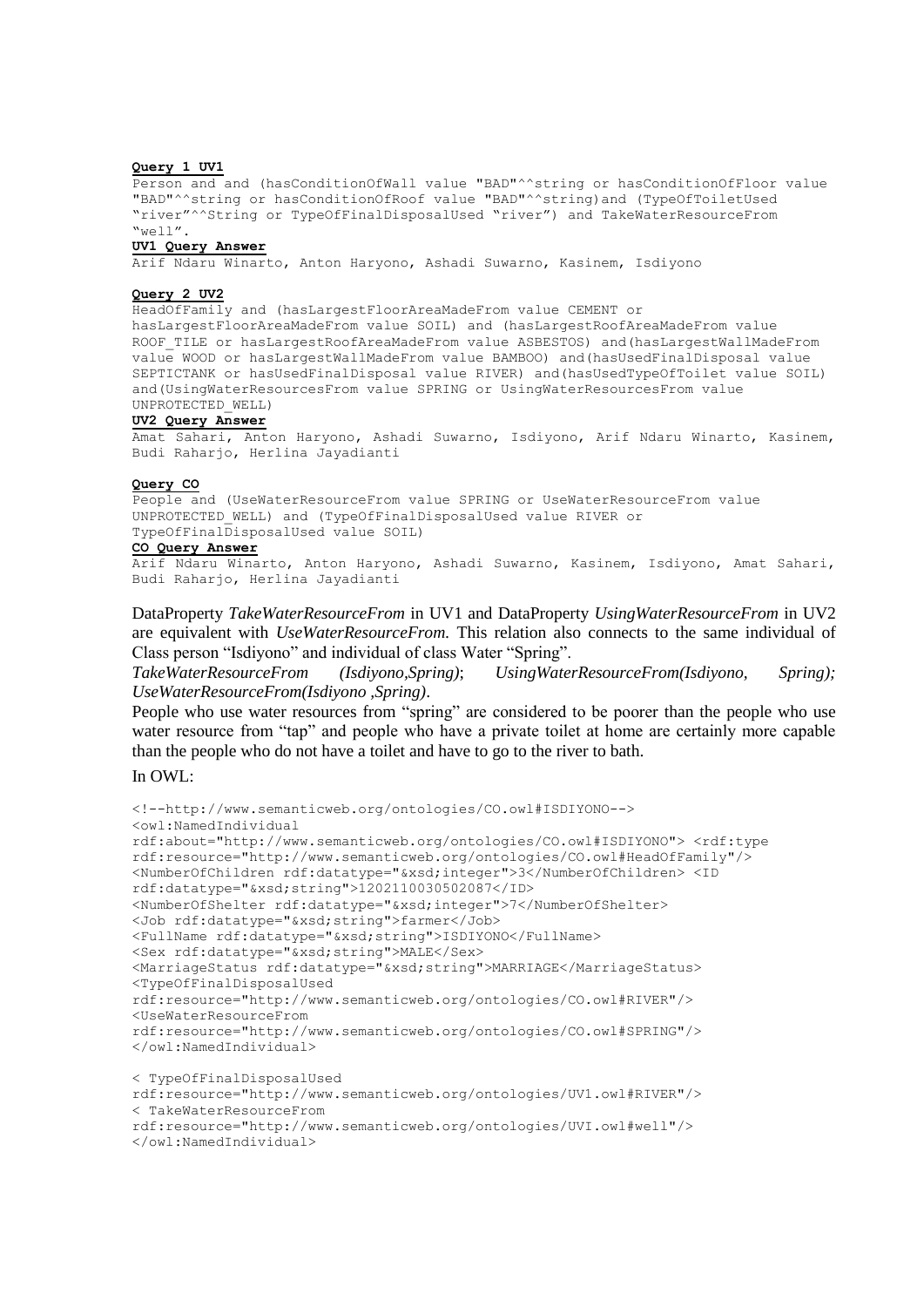```
<hasUsedFinalDisposal 
rdf:resource="http://www.semanticweb.org/ontologies/UV2.owl#RIVER"/>
<UsingWaterResourcesFrom 
rdf:resource="http://www.semanticweb.org/ontologies/UV2.owl#SPRING"/>
</owl:NamedIndividual>
```
Testing was done using Query DL and Hermit 1.3.6 reasoner in Protégé 4.

| People and (UseWaterResourceFrom value SPRING or UseWaterResourceFrom value UNPROTECTED_WELL) and<br>(TypeOfFinalDisposalUsed value RIVER or TypeOfFinalDisposalUsed value SOIL) |             |
|----------------------------------------------------------------------------------------------------------------------------------------------------------------------------------|-------------|
| <b>Add to ontology</b><br><b>Execute</b>                                                                                                                                         |             |
| <b>Query results</b>                                                                                                                                                             |             |
| Sub classes (0)                                                                                                                                                                  | $S$ upe     |
|                                                                                                                                                                                  | Ance        |
| Instances (8)                                                                                                                                                                    | Equi<br>m   |
| <b>ANTON_HARYONO</b>                                                                                                                                                             |             |
| $\triangle$ <b>KASINEM</b>                                                                                                                                                       | $V$ Subo    |
| ASHADI SUWARNO                                                                                                                                                                   |             |
| HERLINA JAYADIANTI                                                                                                                                                               | $ v $ Indiv |
| <b>ARIF NDARU WINARTO</b>                                                                                                                                                        |             |
| BUDI RAHARJO                                                                                                                                                                     |             |
| <b>NAMAT SAHARI</b>                                                                                                                                                              |             |
| $\blacklozenge$ ISDIYONO                                                                                                                                                         |             |

*Figure 8*. Query DL with Hermit 1.3.6 Reasoner

## **5.3 JENA**

Jena<sup>5</sup> is a Java application programming interface that is available as an open-source<sup>6</sup>. Jena was developed to satisfy two goals (McBride, 2001):

- To provide an API that was easier for the programmer to use than alternative implementations;
- To be conformant to the RDF specifications.

## **5.4 SPARQL**

SPARQL can be used to express queries across diverse data sources whether the data is stored natively as RDF or viewed as RDF via middleware. SPARQL contains capabilities for querying and also supports extensible values for testing and constraining queries. The results of SPARQL queries can be either values or RDF graphs. Essentially, SPARQL is a graph-matching query language (Pérez, Arenas, & Gutierrez, 2006).

## **6 PROPOSED ARCHITECTURE**

As a scenario, let's consider several institutions, each of them using different lists of questions to make a survey about poverty. All of them use different sets of terms to create their conceptualizations about that domain and as we saw before, it is expectable to get different perceptions of that reality, named Perception1, Perception2 and PerceptionN. We can represent the knowledge of each perception using ontologies. Using Java Server Page (JSP) available in the user web browser the system can deal with query processing. The controller part of JSP applications and JENA SPARQL query will generate code that will be used to conduct the search on the knowledge base stored in the form of OWL/RDF files. OWL/RDF files are generated using the Protégé tools. Query results from the OWL/RDF files will be returned to the server and then displayed to the user's web browser.

 $\overline{a}$ 

<sup>5</sup> http://incubator.apache.org/jena/

<sup>6</sup> www.hpl.hp.com/semweb/jena-top.html.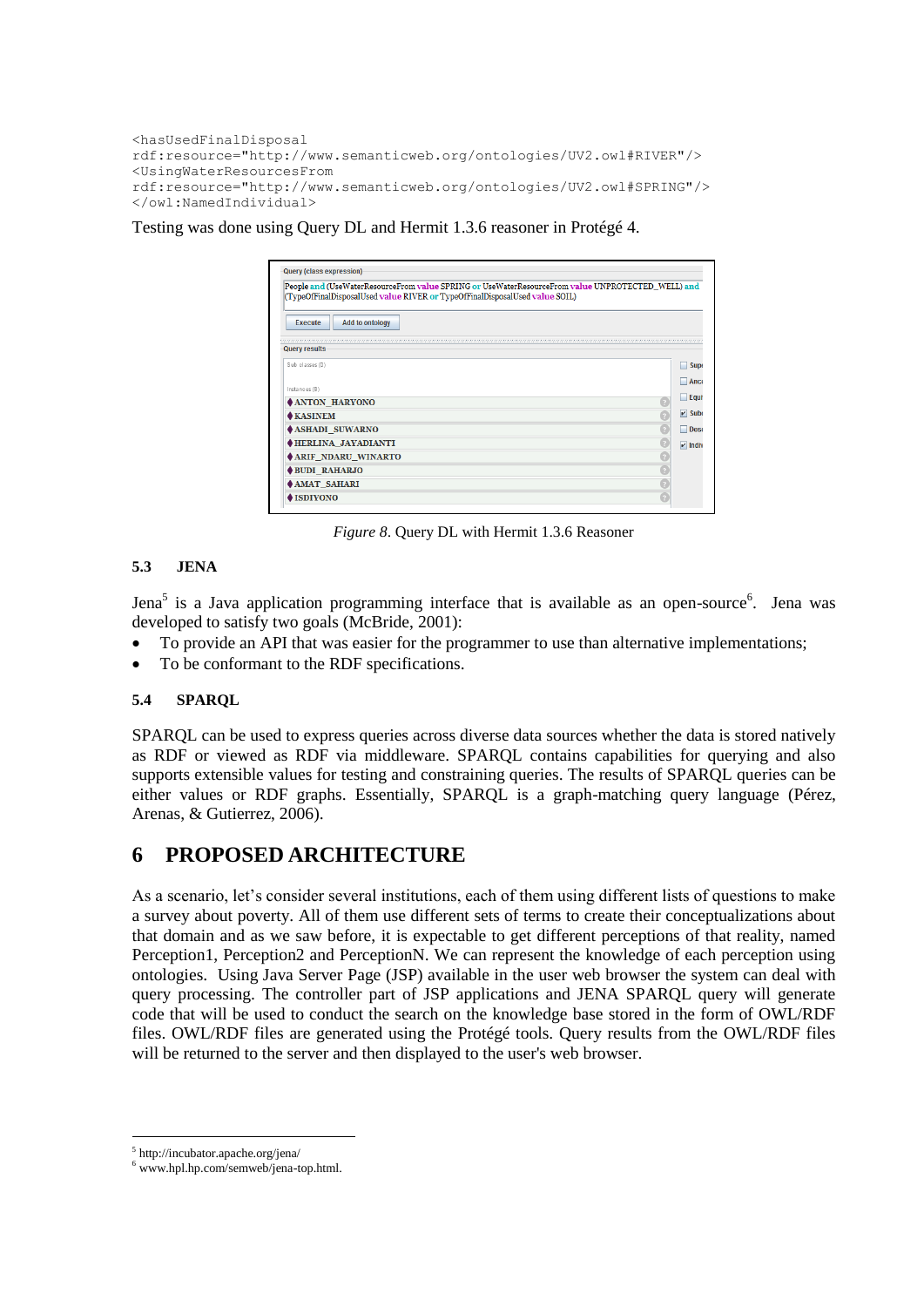

*Figure 9*. System Architecture

## **7 CONCLUSION**

Different communities have different perceptions and use different sets of terms (terminologies) to represent the same reality. This leads us to a problem related to data heterogeneity. We can use ontologies to implement the several perceptions that can occur. Using a common set of terms based on the terms of the original ontologies we can construct a new ontology, a common ontology, that serves all the communities. To generate that common ontology we can use mapping and integrating mechanisms to map and integrate the original ontologies. In the research underling this paper we conclude that "mapping" is one of the best approaches to solve the problem of data heterogeneity.

### **Acknowledgment**

We would like to acknowledge the support of the Erasmus Mundus EuroAsia program for the research foundation of this research, and also to acknowledge Universidade do Minho and Universitas Gadjah Mada for the collaboration.

### **References**

- Bouzeghoub, M. (2004). Semantics of a networked world: semantics for grid databases: First International IFIP Conference, ICSNW 2004, Paris, France, June 17-19, 2004: revised selected papers (Vol. 1). Springer.
- Choi, N., Song, I. Y., & Han, H. (2006). A survey on ontology mapping. ACM Sigmod Record, 35(3), 34–41.
- Gruber, T. R. (1993). A translation approach to portable ontology specifications. Knowledge acquisition, 5(2), 199–220.
- Gruber, T. R. (1995). Toward principles for the design of ontologies used for knowledge sharing. International journal of human computer studies, 43(5), 907–928.
- Kalfoglou, Y., & Schorlemmer, M. (2003). Ontology mapping: the state of the art. The knowledge engineering review, 18(01), 1–31.
- McBride, B. (2001). Jena: Implementing the rdf model and syntax specification. Semantic Web Workshop (Vol. 40).